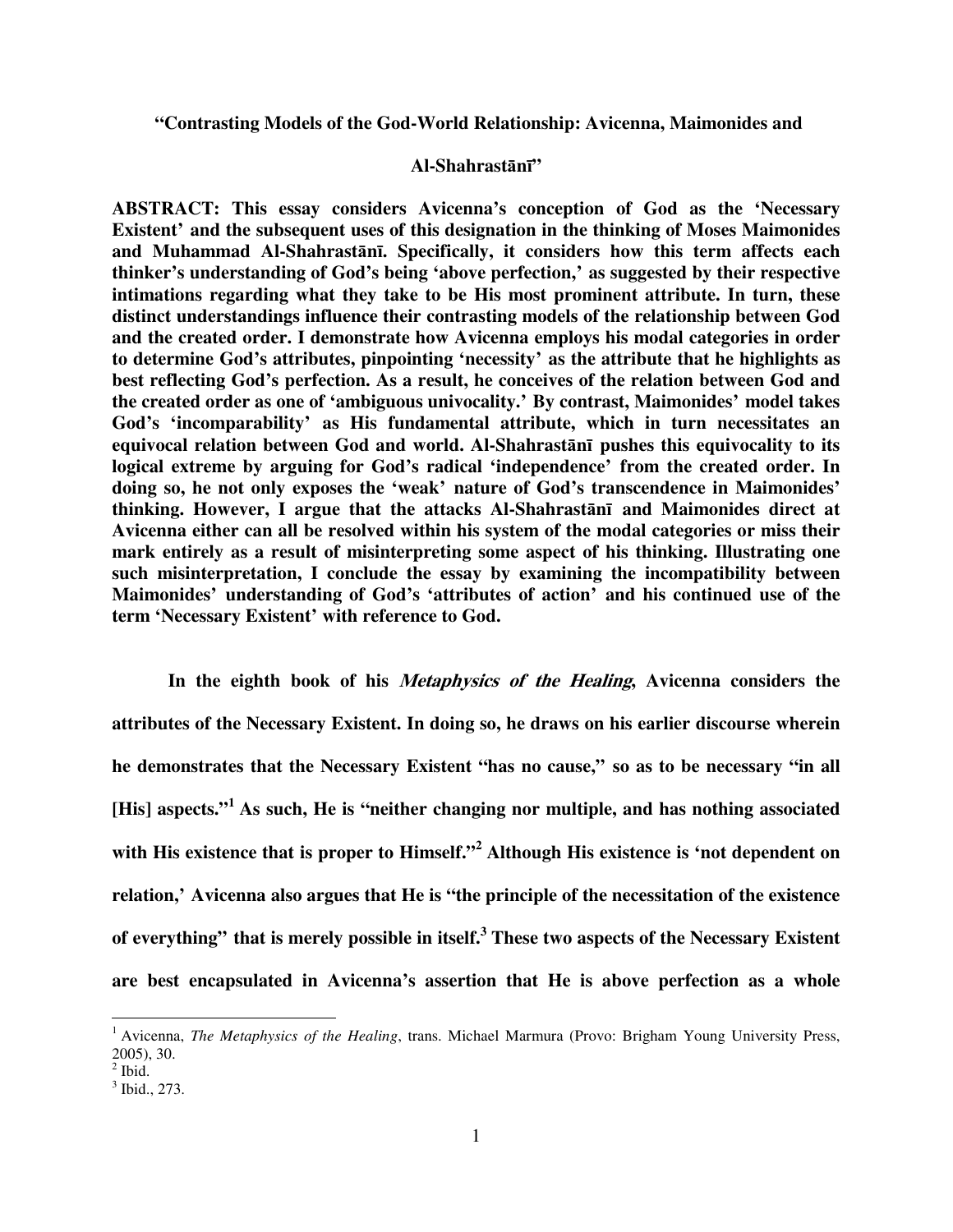**"because not only does He have the existence that belongs only to Him, but every other existence also is an overflow of His existence," such that they belong to Him as emanating from Him.<sup>4</sup>** 

 **Avicenna's intention in his investigation is to show "that a range of traditional divine attributes are implied by the fundamental trait of necessity," thereby integrating the Necessary Existent derived from his proof into a larger "philosophical account of the God of Islam."<sup>5</sup> Later thinkers, including the Islamic theologian Muhammad Al-Shahrast**ā**n**ī **and the Jewish thinker Moses Maimonides, will appropriate Avicenna's classification of God as the 'Necessary Existent' in their own writings. Moreover, they will assent to his notion of God as being 'above perfection.' However, despite endorsing these principles, both thinkers conceive of God and His attributes in such a way as to stand in complete opposition to their philosophical predecessor. I contend that this divergence stems from their contrasting models of how existence is predicated of God as necessary and the created order as contingent. Accordingly, despite the fact that all of them recognize that God's attributes cannot exist in relation to one another in such away as to indicate composition within Him, the conceptions of God's existence that they present are structured around what they take to be His most characteristic attribute, which in turn informs the nature of His other properties. These varying 'primary' attributes correspondingly suggest the meanings they assign to God's being 'above perfection.' Al-Shahrast**ā**n**ī**'s model is undoubtedly far more rigorous that Maimonides' own, such that he effectively safeguards God's radical incomparability. Ultimately however, I will argue that, insofar as Avicenna** 

<sup>4</sup> Ibid., 283.

<sup>5</sup> Peter Adamson, "From the Necessary Existent to God," in *Interpreting Avicenna: Critical Essays*, ed. Peter Adamson (Cambridge: Cambridge University Press, 2013), 171.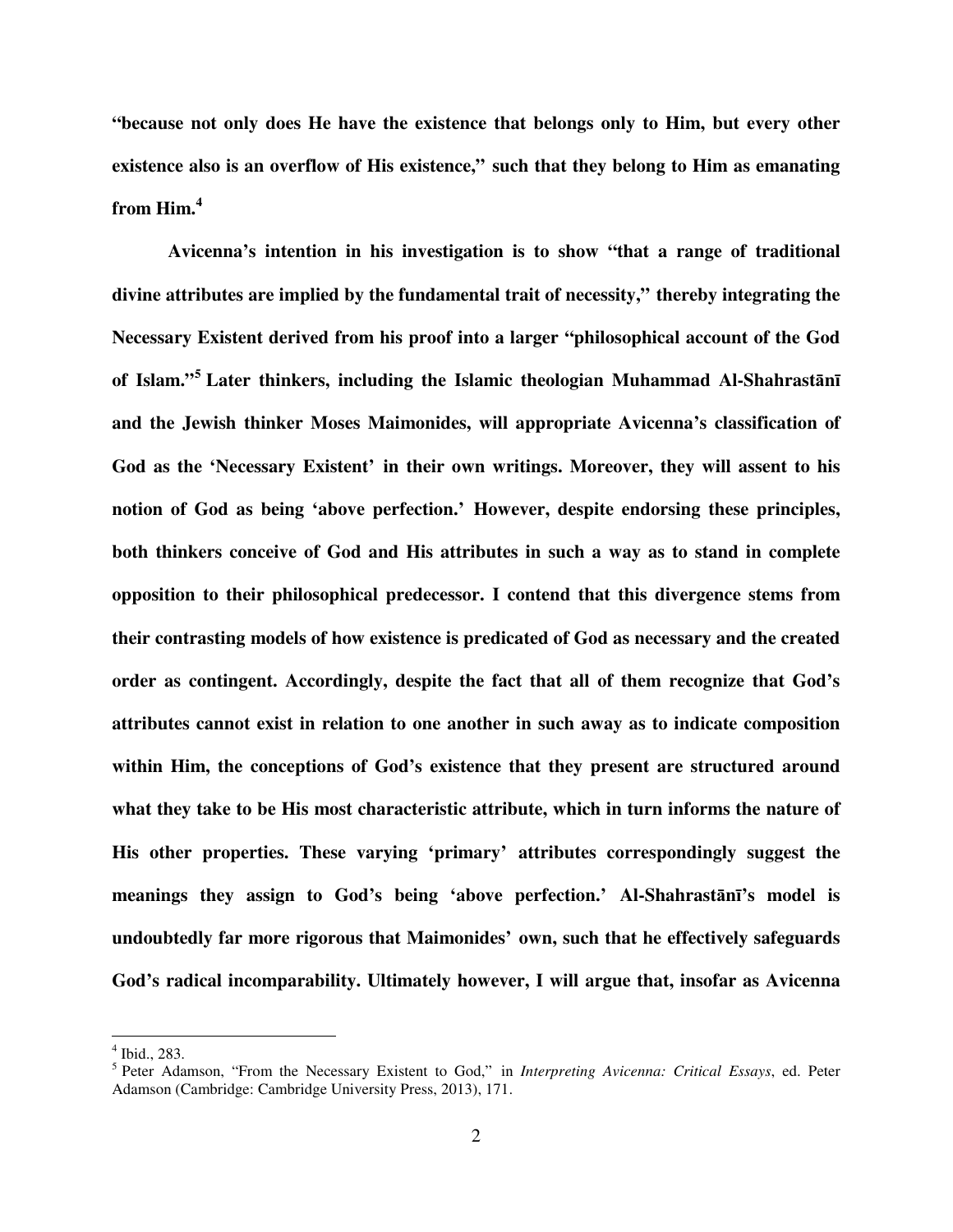**approaches the issue from the metaphysical standpoint of God's necessity, he is afforded a positive philosophical understanding of His existence and attributes that is wholly lacking in the thinking of his counterparts. As a result, Avicenna is able to develop a fuller understanding of God's causal role without at all detracting from His transcendence and self-sufficiency.** 

 **For my purposes at hand, it would obviously prove impossible to completely examine the methodology each thinker employs in predicating attributes of God and the full extent of their opposition. Accordingly, for the sake of expediency and clarity, I will endeavour to encapsulate the main principles of their thinking, so as to first convey how each conceives of the existential relation between God and the created order before turning to their corresponding implied designations of God's primary attribute. Significantly, in highlighting what I believe to be each thinker's classification of God's most characteristic feature, I will not investigate each and every attribute they predicate of God, but rather intend to focus on the method they employ in deriving these attributes. Moreover, I will not present the thinkers in chronological order, but rather, after having examined Avicenna's thinking at considerable length, aim to convey how Al-Shahrast**ā**n**ī **pushes the transcendental understanding of God common to him and Maimonides to its extreme. Subsequently, I will return to Avicenna to consider how his model is able to implicitly address the criticisms leveled against it by his successors, as well as its superiority in this regard.** 

**Returning to Avicenna's two assertions presented in the** *Healing* **concerning the Necessary Existent, not only do they serve as the means by which he goes about determining God's attributes, but they also indicate an important aspect of His mode of**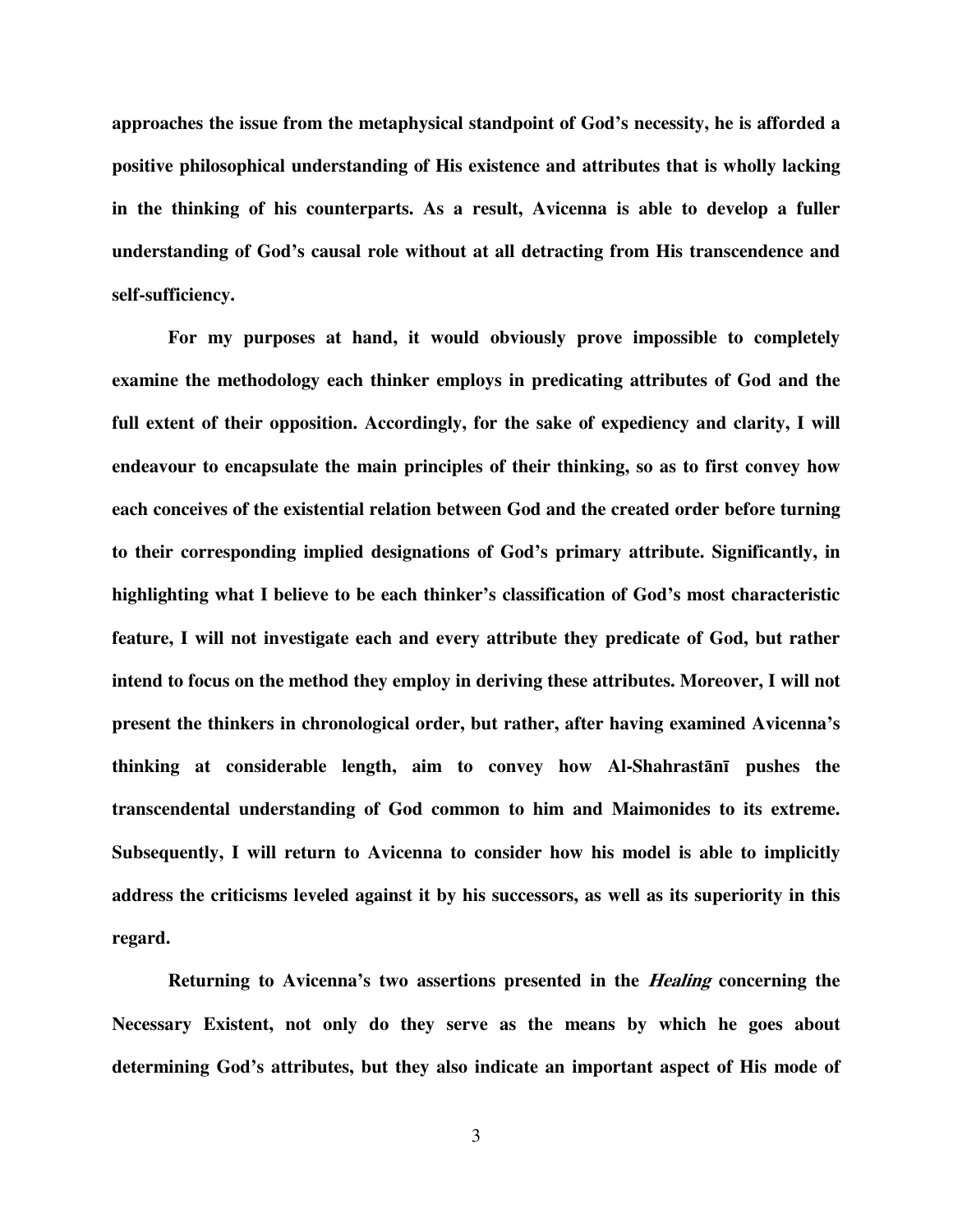**existence. Avicenna rejects "the view that 'exist' has two different senses when applied to God and the world," firmly holding to "the univocality of existence."<sup>6</sup> Nonetheless, he still insists "that the original and the borrowed forms of existence can never be the same and**  that the contingent can never shed its contingency even while it exists."<sup>7</sup> A possible and **necessary existent are fundamentally differentiated from one another insofar as the former, when considered in itself with respect to its essence, is "within the bound of possibility."<sup>8</sup> Neither its existing or not existing are logically necessary, such that it cannot be the source of its own actual existence, but rather "its existence and nonexistence are both due to a cause" external to it.<sup>9</sup>** 

 **To this end, Avicenna contends that "the possible in itself must become necessary through a cause and with respect to it" and, as demonstrated in his proof, these causes must ultimately terminate in the Necessary Existent as first cause. <sup>10</sup> This assertion is significant for two reasons. Firstly, it indicates that God as necessary and creatures as contingent exist in different modal categories and therefore can neither be said to exist nor to possess the perfections of existence identically. God's mode of having perfections is "characterized by simplicity, necessity, fullness and purity," whereas "creatures have them in a composite, accidental and limited manner."<sup>11</sup> However, it also suggests that, as the source and principle of all caused existence, God has a positive relation to the cosmos as a whole, whereby it exists with respect to Him.** 

<sup>6</sup> Fazlur Rahman, "Ibn Sina's Theory of the God-World Relationship," in *God and Creation: an Ecumenical Symposium*, eds. David Burrell and Bernard McGinn (Notre Dame: University of Notre Dame Press, 1990), 38.  $<sup>7</sup>$  Ibid.</sup>

<sup>8</sup> Avicenna, *Metaphysics of the Healing*, 30.

 $<sup>9</sup>$  Ibid., 31.</sup>

<sup>&</sup>lt;sup>10</sup> Ibid. Cf. Herbert Davidson, *Proofs for Eternity, Creation and the Existence of God in Medieval Islamic and Jewish Theology* (Oxford: Oxford University Press, 1987), 302.

<sup>11</sup> Rahim Acar, *Talking about God and Talking about Creation: Avicenna and Thomas Aquinas' Positions* (Leiden: Brill, 2005), 34.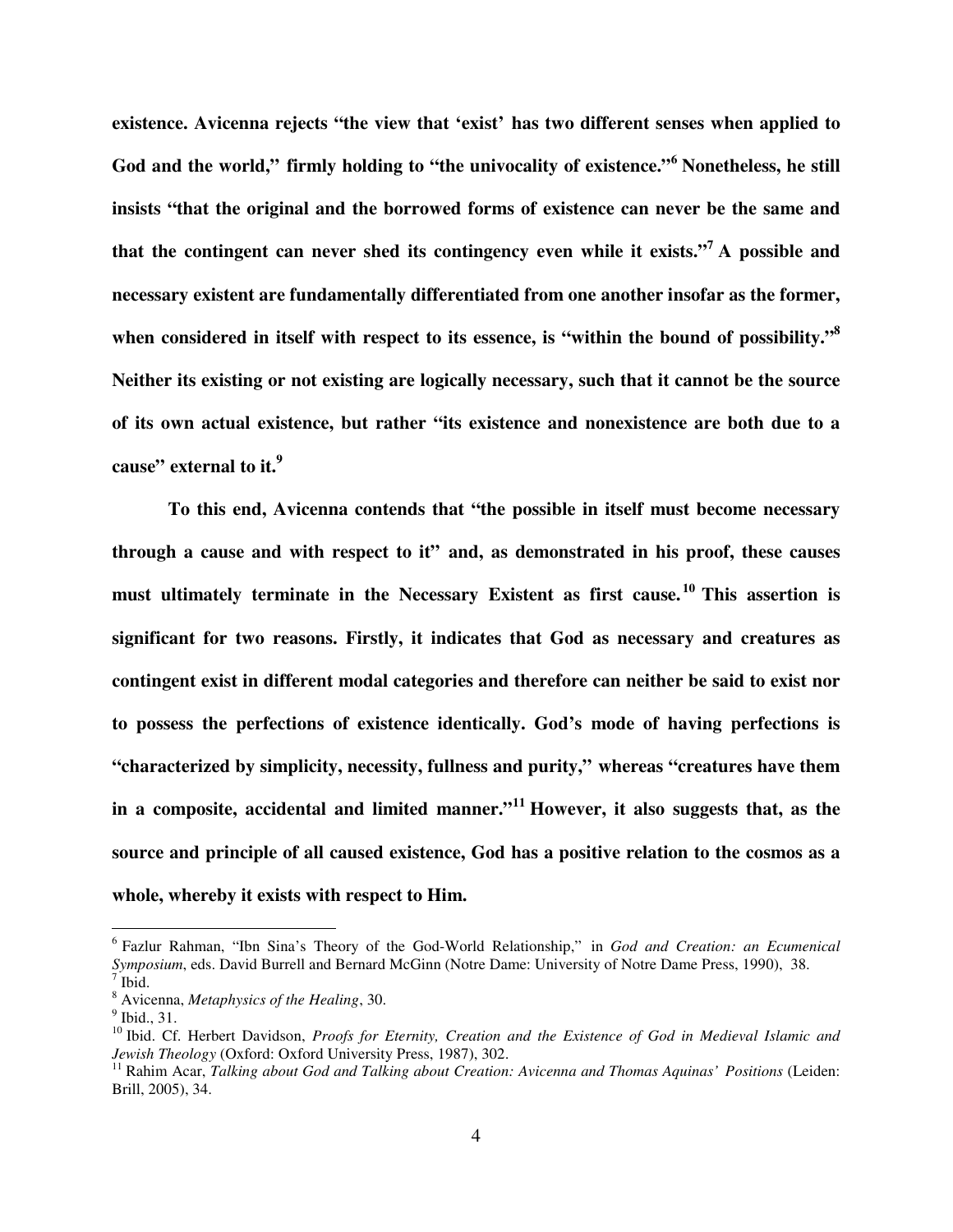**The different modes in which created beings and God have their properties can be understood with reference to Avicenna's discussion of priority and posteriority with respect to causes and effects. He is clear that these terms are predicated in many different forms, but all unite ambiguously "in the fact that to the prior inasmuch as it is prior belongs something not possessed by the posterior."<sup>12</sup> Conversely, "nothing belongs to the posterior unless it also exists for the prior."<sup>13</sup> Accordingly, the prior cause contains all the perfections of the posterior effects that it generates without being limited by them insofar as it contains them within the same order of measure, but at a higher degree. Significantly, Avicenna maintains that, with respect to place and time, the prior "is that which is closest to a determinate starting point."<sup>14</sup> Summarizing his thinking, Rahim Acar argues that, generally speaking, the same property can be predicated of different things "according to priority and posteriority depending on the distance between the thing in question and the measure or principle."<sup>15</sup> Correspondingly, God brings creatures into existence "either in a primary manner or through an intermediary," in such a way as to act as the cause of the existence of things that are only possible in themselves.<sup>16</sup> Although these effects could never actually exist except through the mediation of God's causal priority, and therefore can never attain the same degree of existence as Him, He is not restricted by this relation.<sup>17</sup> Rather, God is a self-subsisting existent and "fully actual without succession," so as to be neither subject to change nor "bound to time."<sup>18</sup>**

<sup>12</sup> Avicenna, *Metaphysics of the Healing*, 124.

 $13$  Ibid.

 $14$  Ibid.

<sup>15</sup> Racim Acar, *Talking about God*, 38.

<sup>16</sup> Avicenna, *Metaphysics of the Healing*, 273.

 $17$  Ibid., 127.

<sup>18</sup> Racim Acar, *Talking about God*, 90.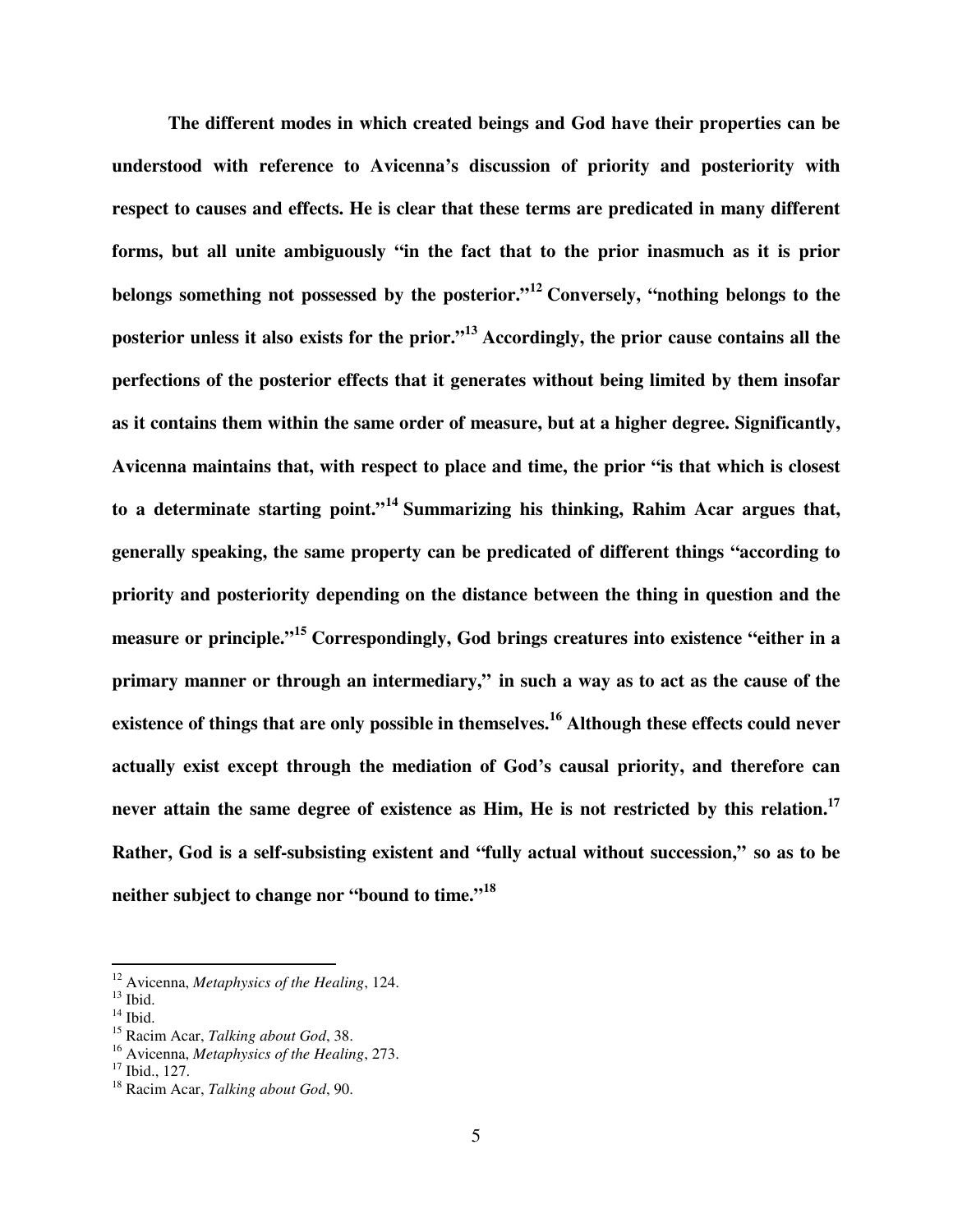**In this respect, Avicenna's thinking here is best illustrated via his cosmology, which in turn illuminates the nature of God's causal priority. Building on his principle that the more prior a thing is the greater degree of some property it contains, he presents a fourtiered hierarchy of existence. Following the initial distinction between the Necessary Existent and contingent beings, Avicenna contends that at the highest level of pure contingency there are the eternal celestial intelligences, which move the spheres below them in their perpetual circular motion. Finally, there is the spatiotemporal world of the sublunar realm wherein everything that is generated and destroyed is "always preceded by potentiality and the carrier of potentiality, matter." <sup>19</sup> Whereas the lowest form of contingent existence always exists within the flow of time "in a condition of lapse and renewal," celestial being exists concurrently with time insofar as its existence is not preceded by its constitutive matter, but rather by absolute non-existence.<sup>20</sup> To this end, as the celestial spheres exist in a state of 'perpetuity' contained within God's own 'eternity,' His causality has existential and not temporal priority, as in the case of Avicenna's famous example: "when Zayd moved his hand, the key moved."<sup>21</sup> Indeed, his model of the modal terms is such that they do not have to be framed within a temporal context, but rather can examine God's causation from a metaphysical standpoint in its absolute primacy.** 

 **Thus, I have exhibited that God and the created order exist in what Avicenna describes as an 'ambiguous' relation to one another. Considered in His role as cause, God is the principle of contingent existence and existential properties, but contains these properties to a degree that is wholly unattainable by creatures owing to His nature as** 

<sup>&</sup>lt;sup>19</sup> Rahman, "God-World Relationship," 42.

<sup>20</sup> Ibid., 43. Cf. Avicenna, *Metaphysics of the Healing*, 272.

<sup>21</sup> Avicenna, *Metaphysics of the Healing*, 126.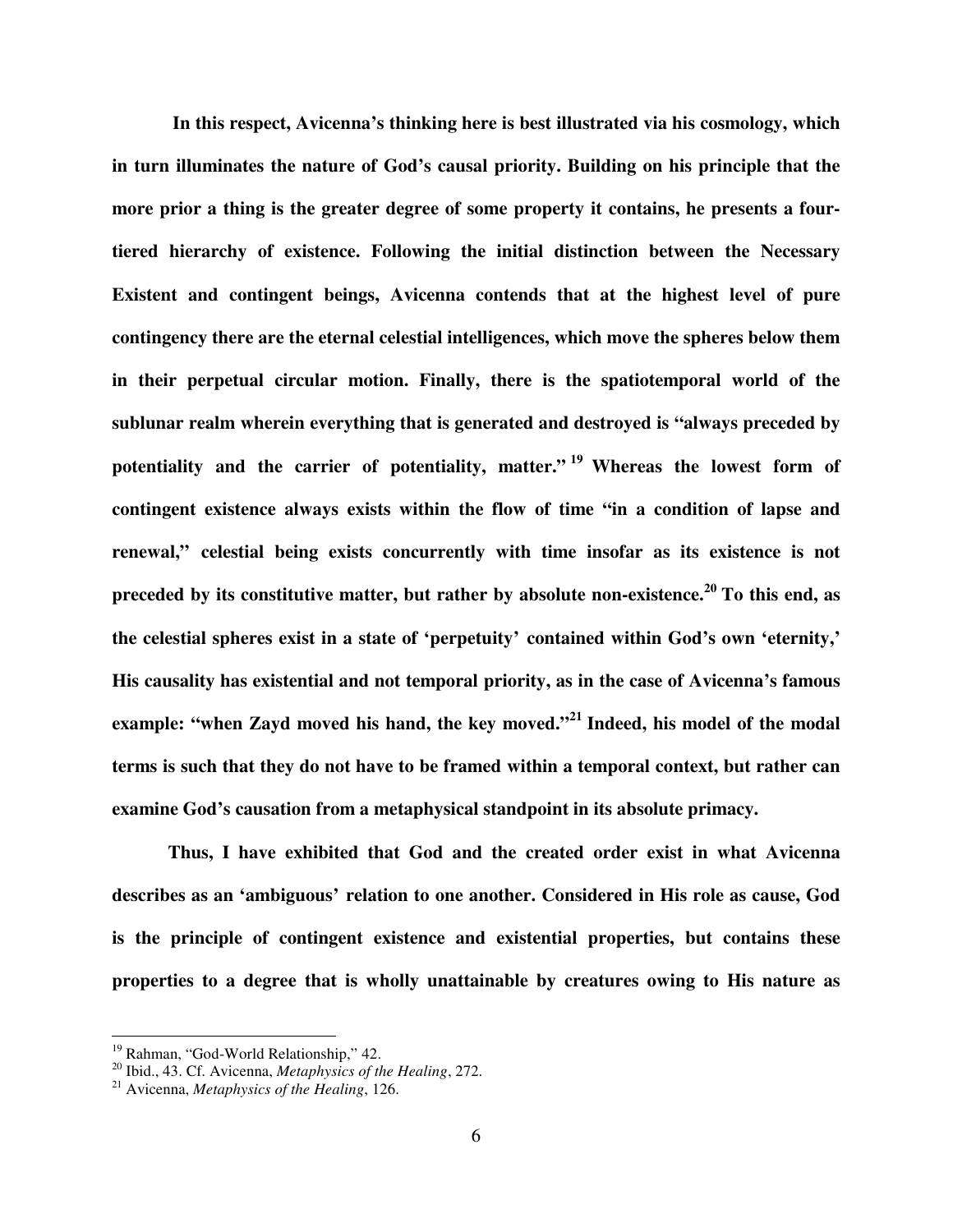**necessarily uncaused. Avicenna utilizes these two traits in order to derive His attributes. He pinpoints the former as God's "primary attribute," which consists in His being a 'that He is' and an existent.<sup>22</sup> In turn, it indicates that "if an existent is necessary, then everything about it must be necessary," such that its "features must flow inevitably from its true nature."<sup>23</sup> Accordingly, Avicenna argues that God's nature as uncaused not only conveys His absolute existence and self-subsistence, but also negatively exhibits what attributes He cannot possess and the impossibility of establishing relationships of equality to Him.<sup>24</sup> In addition to this 'intrinsic' consideration of the Necessary Existent, which highlights His uniqueness, simplicity and ineffability amongst other attributes, he also employs the 'extrinsic' characteristic of His being the principle 'cause' of the created order as the basis for establishing relations between necessary and contingent existence. Avicenna argues that God is deserving of the epithets 'king' and 'generous' insofar as He "gives without need," graciously imparting existence onto contingent effects without goal or purpose.<sup>25</sup> In certain cases, he also combines elements from both of these traits, so as to frame the Necessary Existent as the 'end' of the created order, as in the case of His goodness.<sup>26</sup>** 

 **Summarizing his thinking, Avicenna asserts that God has "attributes that intermix with negation," whereby in designating Him as 'one,' "he would mean only this existence itself, where either quantitative or categorical division," as well as all composition, "is negated of Him."<sup>27</sup> Conversely, He also contains positive attributes that are independent of negations and relations, such as his nature as an intelligible as a result of being uncaused.** 

<u>.</u>

 $22$  Ibid., 296.

<sup>&</sup>lt;sup>23</sup> Adamson, "Necessary Existent to God," 178.

 $^{24}$  Ibid., 175.

<sup>25</sup> Ibid., 187-188. Cf. Avicenna, *Metaphysics of the Healing*, 295-296.

<sup>26</sup> Avicenna, *Metaphysics of the Healing*, 292.

 $27$  Ibid., 296.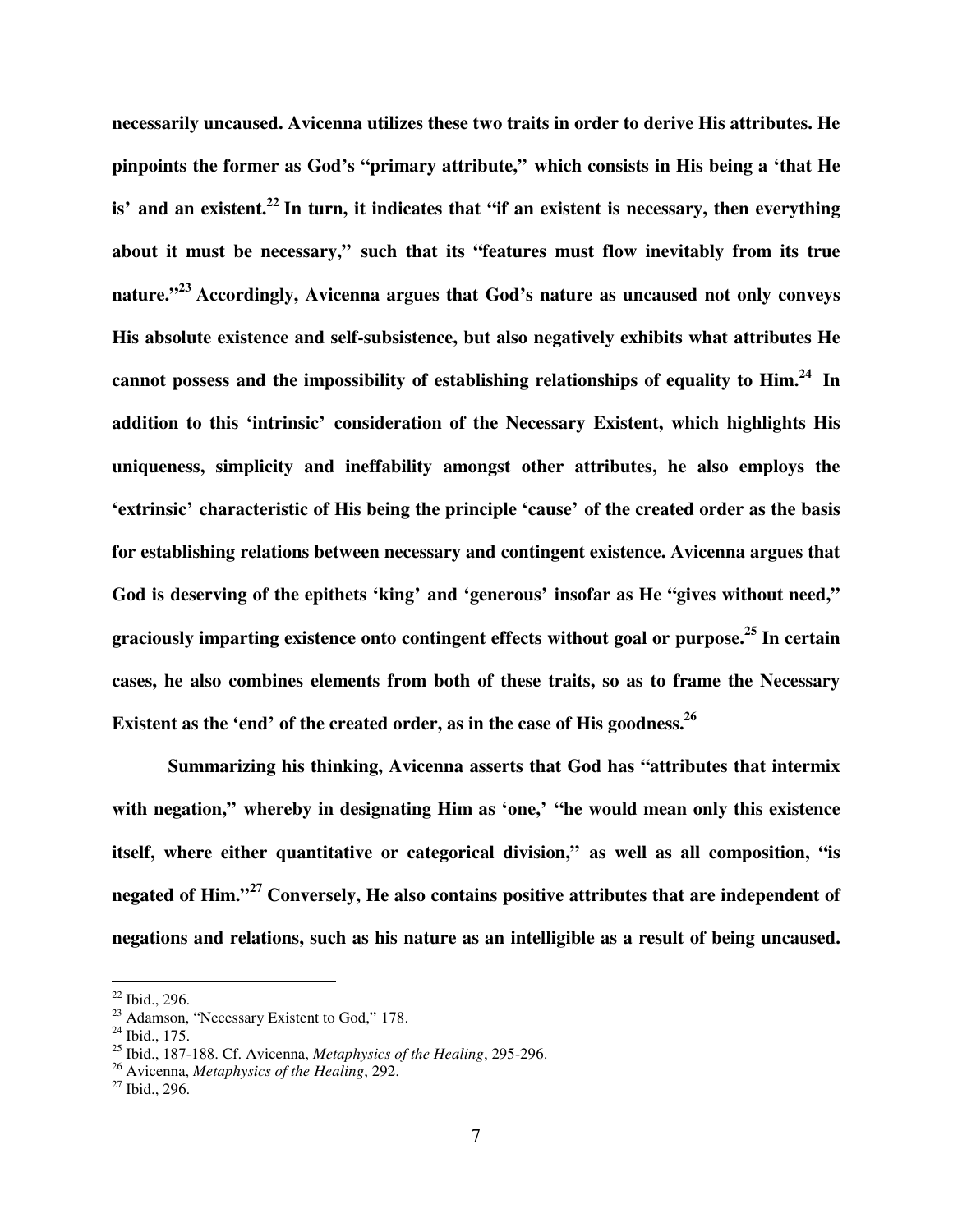**Nonetheless, the former has the same degree of necessity as the latter because they are "necessary concomitants of the essence," existing "after the existence of the essence."<sup>28</sup>** 

 **By contrast, although Maimonides affirms Avicenna's designation of God as the Necessary Existent, he accuses his philosophical predecessor of not holding to his first principles with respect to his investigation of God's attributes. Insofar as God's essence is wholly incomprehensible and his attributes are identical with His essence to the extent that He admits of no multiplicity, he decries the possibility of predicating positive attributes of God.<sup>29</sup> Maimonides therefore maintains that "there is no oneness at all except in believing that there is one simple essence in which there is no complexity of multiplication of notions."<sup>30</sup> Accordingly, he holds to an equivocality with respect to the relation between God and creatures insofar as "none of the existent things that [God] has brought into existence resemble" Him nor possess any properties in an identical manner to Him.<sup>31</sup> In this respect, "God's absolute dissimilarity or incomparability" is His most characteristic attribute, comprising Maimonides' conception of God's being 'above perfection' and constituting "an unfathomable abyss" for the human intellect.<sup>32</sup>** 

 **As a result, Maimonides restricts the predication of divine attributes to negations, which serve to "conduct the mind towards the utmost reach that man may attain in his apprehension of [God]."<sup>33</sup> I contend that Maimonides employs this model in order to close the space within which to predicate attributes of God in accordance with His absolute** 

 $28$  Ibid., 273.

<sup>29</sup> Moses Maimonides, *The Guide of the Perplexed,* trans. Shlomo Pines (Chicago: University of Chicago Press, 1963), 481.

<sup>30</sup> Ibid., 113.

 $31$  Ibid., 137.

<sup>32</sup> Leo Strauss, "How to Begin to Study *The Guide of the Perplexed*," in *The Guide of the Perplexed,* trans. Shlomo Pines (Chicago: University of Chicago Press, 1963), xlviii-xlix.

<sup>33</sup> Maimonides, *Guide of the Perplexed*, 135.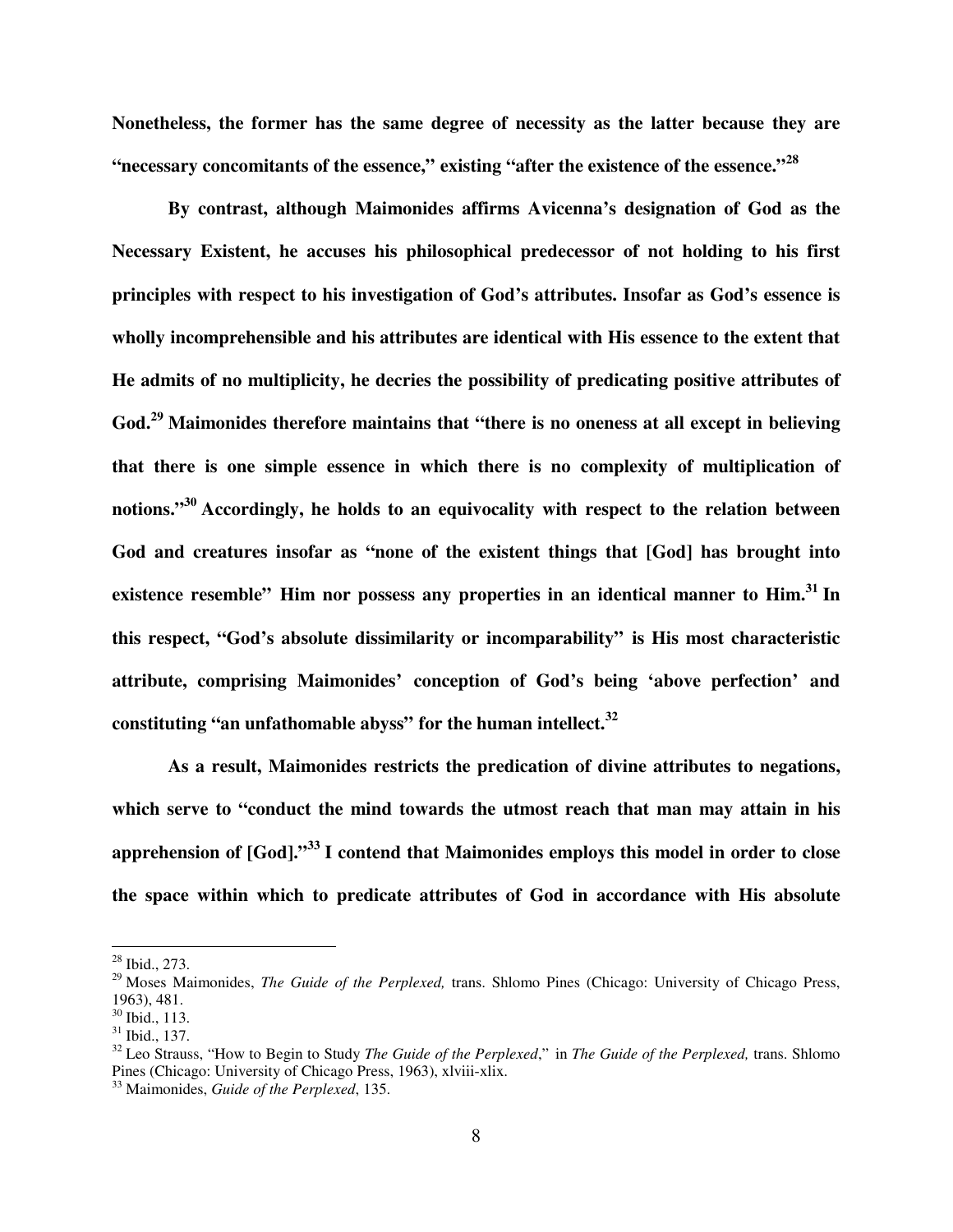**existence and self-sufficiency. He contends that such positive affirmations inevitably imply "a deficiency in [God]," associating Him "with that which is not He." <sup>34</sup> As such, Maimonides does not frame God's eternal existence with reference to a positive understanding of his necessity, but rather argues that it negatively signifies that His "nonexistence is impossible," such that "He has no cause that has brought Him into existence."<sup>35</sup> Moreover, he nullifies the possibility of predicating Avicenna's third category of attributes, whereby God, as simultaneously 'uncaused' in Himself and 'cause' of contingent existence, is the 'end' that the created order perpetually strives to achieve, but never attains. God can neither be understood positively as engaged in intellection nor as having goodness in a manner that can be understood on the same scale as that of the cosmos. Maimonides does not assent to Avicenna's thinking that God's nature as prior indicates that He contains all the properties of that which is posterior to Him within the same order at a higher degree. Rather, he places paramount importance on his predecessor's assertion that God is not limited by this causal relation to the extent that he effectively negates the created order's ability to hold any property in common with its creator.** 

 **However, in comparison to the thinking of Al-Shahrast**ā**n**ī**, I assert that Maimonides' model of the relationship between God and the created order is only one of 'weak' transcendence and equivocality. His notion of God's being above perfection highlights His incomparability with respect to His attributes, but not His being above the division of existence and non-existence itself. Put simply, although one can never speak of a thing's 'goodness' in the same way as God's own, Maimonides cannot extend this dissimilarity to encompass His existence as a whole. Indeed, I argue that his inability to** 

<sup>34</sup> Ibid., 134.

<sup>35</sup> Ibid., 135-136.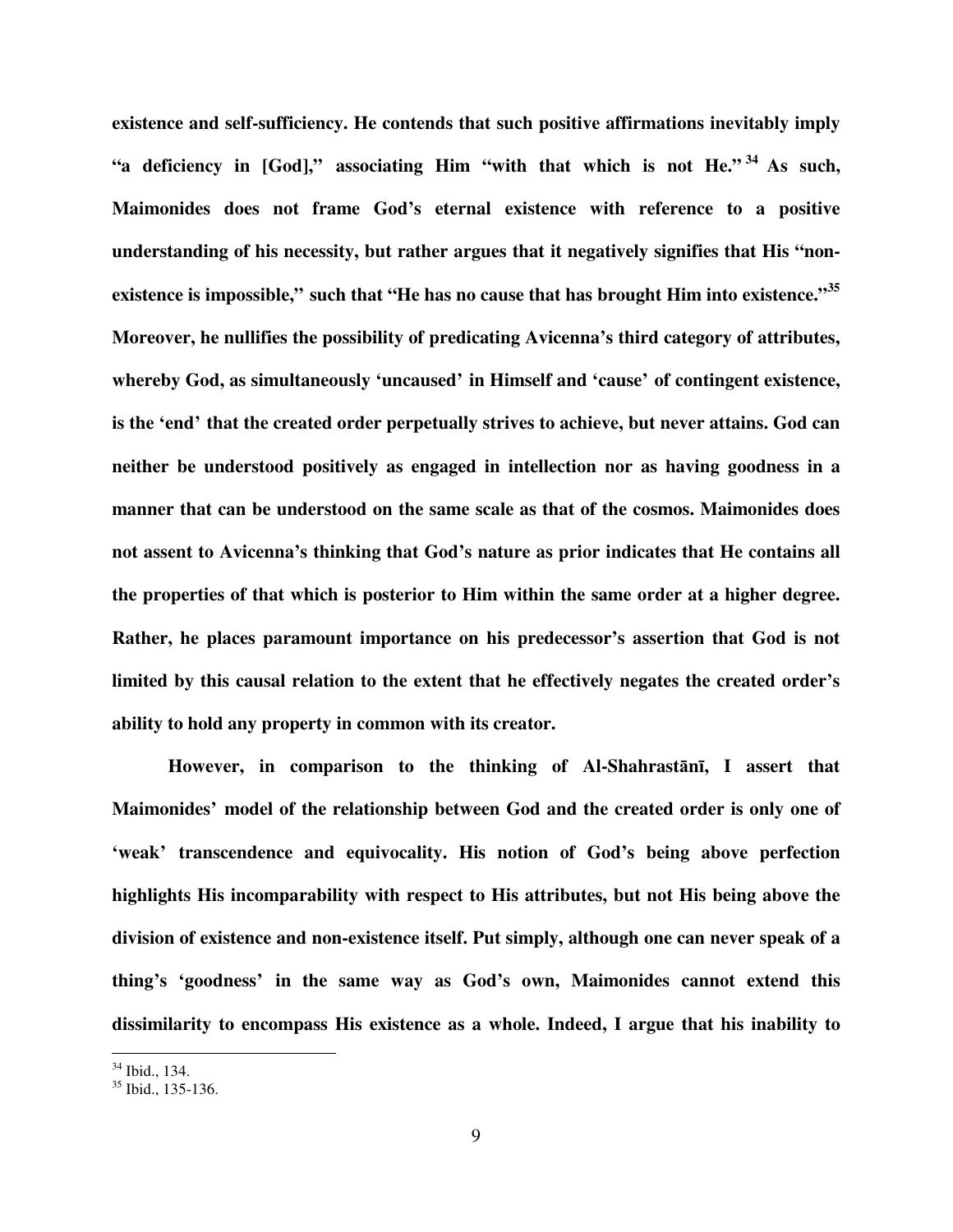**widen the scope of equivocality between God and the created order is implied in the proofs for God's existence he exhibits, all of which are variations on Aristotle's cosmological argument from motion.<sup>36</sup> Although contingent existents do not possess properties in an identical manner to God, Maimonides must concede that a philosophical consideration of their existence can tell one something about God's existence: not 'what' He is, but at the very least 'that' He is.** 

 **Al-Shahrast**ā**n**ī **presents a far more radical understanding of what he refers to as 'pure equivocality.' To consider one example, Maimonides attributes the characteristics of 'living' and 'immaterial' to God in the sense that His "being is not like the being of the elements" insofar as He is neither dead nor a body.<sup>37</sup> In contrast, Al-Shahrast**ā**n**ī **argues that God "is living in the sense that He gives life and death."<sup>38</sup> Illustrating this principle, he contends that "contraries are litigants and variant things are legal appellants, and their Judge is not numbered among either."<sup>39</sup> Rather, he is 'the truth' in the sense that "he manifests the truth and establishes it" without engaging in disputation, such that the litigants would "sometimes be equal to him and at others at variance with him." <sup>40</sup> Accordingly, Al-Shahrast**ā**n**ī **asserts that "the relation of the universe to the Necessary of Existence is in accordance with a single judgement, in which the one and the many," as well as every other form of contrary, "are all equal," such that "He is powerful over everything."<sup>41</sup> However, he does not merely apply this principle of equivocality to God's attributes, but instead extends it in order to assert that "existence could be predicated of** 

<sup>36</sup> Ibid., 243-252.

 $37$  Ibid., 135.

<sup>38</sup> Muhammad Al-Shahrastānī, *Struggling with the Philosopher: A Refutation of Avicenna's Metaphysics*, trans. Wilferd Madelung and Toby Mayer (London: I.B. Tauris, 2001), 43.

 $39$  Ibid.

 $40$  Ibid.

<sup>41</sup> Ibid., 59.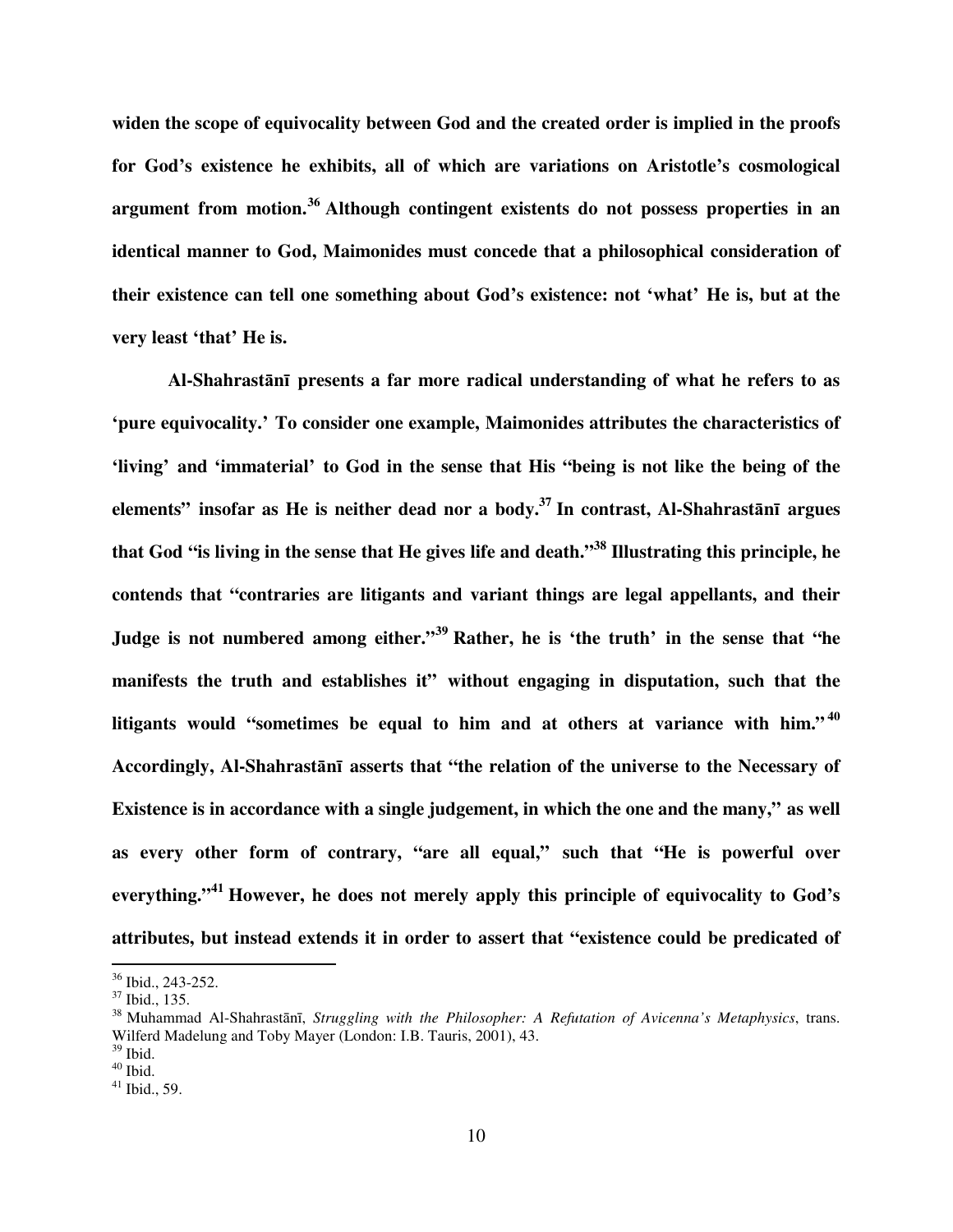**God only equivocally, as meaning that He is the giver of existence and its opposite."<sup>42</sup> As such, he understands God as the Necessary Existent with reference to His characteristic attribute of being 'absolutely independent.' Significantly, His independence cannot be understood as contrary to dependence, but rather He is above perfection insofar as He transcends relations entirely.<sup>43</sup>** 

 **In this way, Al-Shahrast**ā**n**ī **maintains that the division into necessary and contingency "does not apply to the equivocal."<sup>44</sup> Accordingly, these categories cannot be employed in either proving God's existence or deriving His attributes. In surpassing all categorization as the source of all contraries, he contends that "the denial of Him is a confirmation and the negation of Him is an affirmation."<sup>45</sup> As such, God's existence cannot "be pointed to by anything," but rather is recognized "through innate predisposition."<sup>46</sup> To this end, he contends that "what is mentioned in the divine scriptures [...] is more worthy of being followed that the [propositions] of the philosophers," such that God reveals Himself to the human race by way of prophecy.<sup>47</sup> In this way, Al-Shahrast**ā**n**ī **strips philosophy of its ability to know God independently by way of reason insofar as "He is higher than sense perception, imagination and intellect."<sup>48</sup> He thereby confines man's understanding of Him to what is made known through revelation, prohibiting "men from delving into the majesty of God" and "from disputing about Him and discussing His attributes" in accordance with the directives of the prophets.<sup>49</sup>**

- <sup>44</sup> Ibid., 55.
- $45$  Ibid.

 $42$  Ibid., 10.

<sup>43</sup> Ibid., 55-56.

 $46$  Ibid.

 $47$  Ibid., 56-58.

<sup>48</sup> Ibid., 74.

 $49$  Ibid., 71.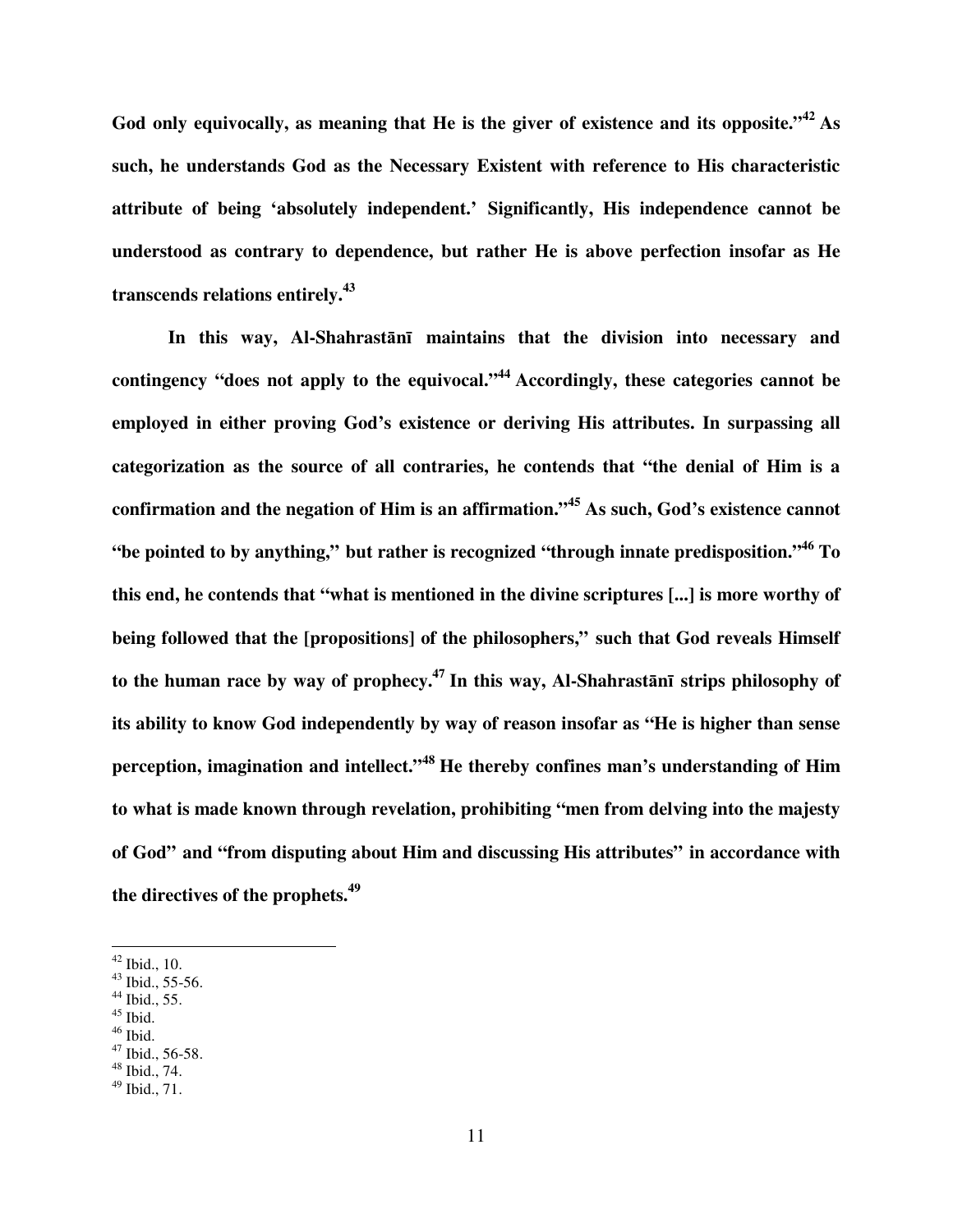**Despite these contrary claims, it is my opinion that Avicenna still presents the most compelling method of thinking about God's existence and attributes in relation to the created order. In answering the criticisms of Al-Shahrast**ā**n**ī**, I argue that he errs in his consideration of Avicenna's proof of God insofar as he conceives of the modal categories of 'necessity' and 'contingency' as existing in a contrasting relation to one another. He does not grasp that Avicenna conceives of these categories without the presupposition of their application to any actually existing things. In this respect, not only can they be considered separately from one another, but they also have an absolute primacy over existence generally. Indeed, prior to proving the existence of the Necessary Existent, Avicenna concedes that, although there are undoubtedly existents that, when considered with respect to their essences, are only possible in themselves, the same certainty does not conversely apply to what is necessary in itself. In this way, the sense in which necessity and contingency are properly metaphysical designations is lost on Al-Shahrast**ā**n**ī**. As a result, he groups them together with other such contraries as "knowledge and ignorance" or "life and death" without recognizing that the modal categories, as prior to these divisions, can be employed in order to consider them.<sup>50</sup>** 

 **With respect to Maimonides, it is more difficult to pinpoint a single error in his reasoning. Significantly, although he contends that attributes "intended for the apprehension of His essence" signify "the negation of the privation of the attribute in question," he is willing to concede another category of what he refers to as "attributes of action."<sup>51</sup> As he argues in his examination of God's revelation to Moses at Exodus 33, "Moses is pushed back from an ontological revelation of God's essence towards an ethical** 

<sup>50</sup> Al-Shahrastānī, *Struggling with the Philosopher*, 43.

<sup>51</sup> Maimonides, *Guide of the Perplexed*, 136.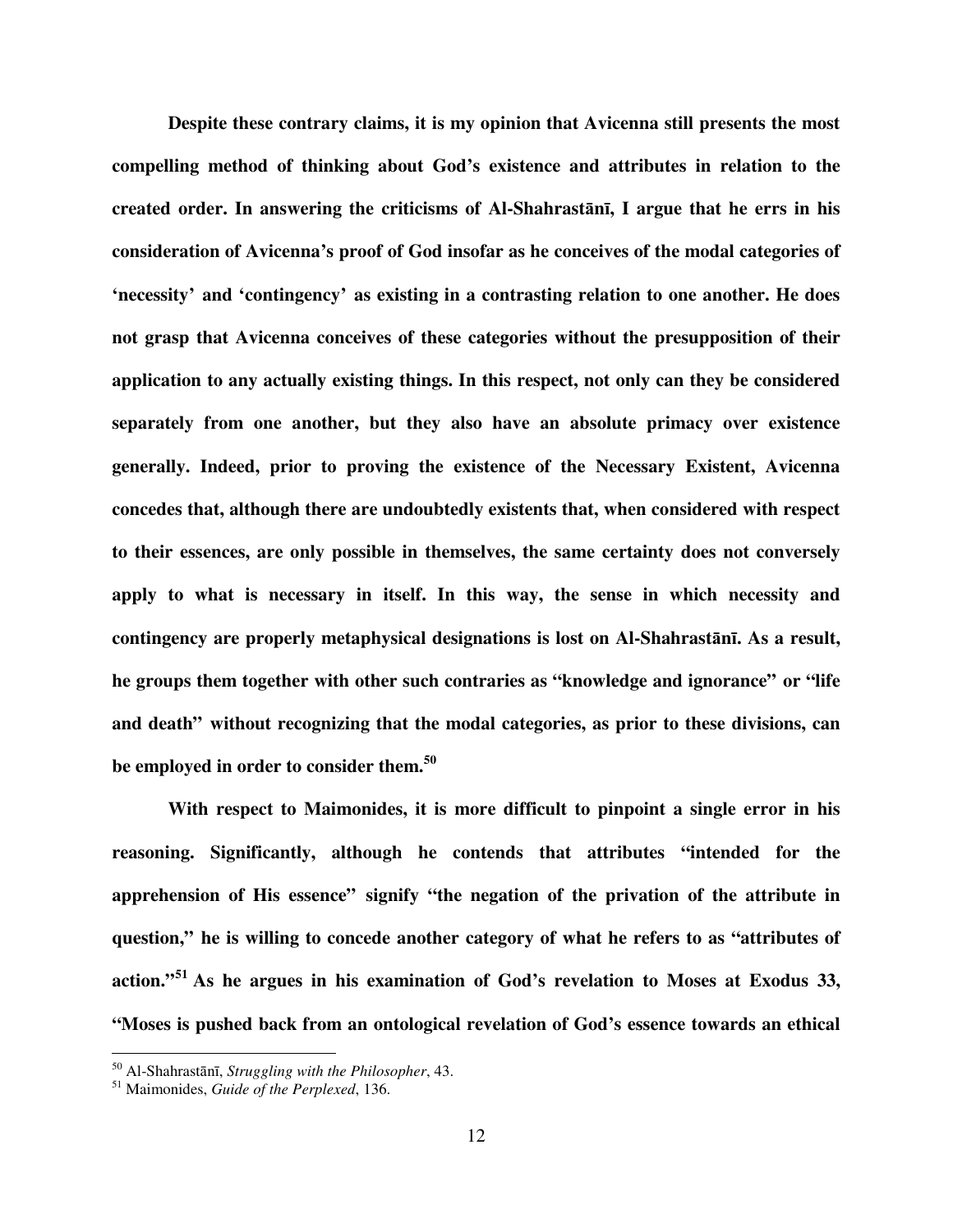**and political revelation of His ways."<sup>52</sup> The 'thirteen attributes of mercy' which are revealed to Moses can be predicated of God to the extent that the created order exhibits certain knowable attributes as His creation. In this way, Maimonides is able to speak positively about God in a manner similar to Avicenna insofar as he remains self-conscious of the fact that such attributes do not reveal any aspect of His essence, but rather affirm its unknowability. <sup>53</sup> He therefore conceives of philosophy as posterior to revelation, functioning in a primarily exegetical and political role. It acts to uncover the rational truth underlying sacred doctrine, which can in turn be established as principles of divine emulation for the benefit of the religious community as a whole.** 

 **Nonetheless, I maintain that Avicenna's model is still superior to his Jewish counterpart's because it does not constrain philosophy in a secondary role, but rather allows it to operate in conjunction with revelation in such a way as to admit less discrepancies between them. Whereas Maimonides "starts from the acceptance of the Torah," such that the operation of his philosophical discourse is curtailed by this initial submission, Avicenna acts primarily as a philosopher and so can "suspend his assent" to the truth of revelation. <sup>54</sup> Accordingly, he is able to present a more logically rigorous account of God's existence and attributes. Moreover, although Maimonides derides his philosophical predecessors for abandoning their first principles in trying to formulate positive affirmations of God, I contend that he does not himself hold to the full implications of assenting to the categorization of God as the 'Necessary Existent.' As I have exhibited, Avicenna argues that 'if an existent is necessary, then everything about it must be** 

<sup>52</sup> Don Seeman, "Honouring the Divine as Virtue and Practice in Maimonides," *Journal of Jewish Thought and Philosophy* Vol.16, No.2 (2008), 228.

<sup>53</sup> Ibid.

<sup>54</sup> Strauss, "How to Begin to Study *The Guide of the Perplexed*," xiv.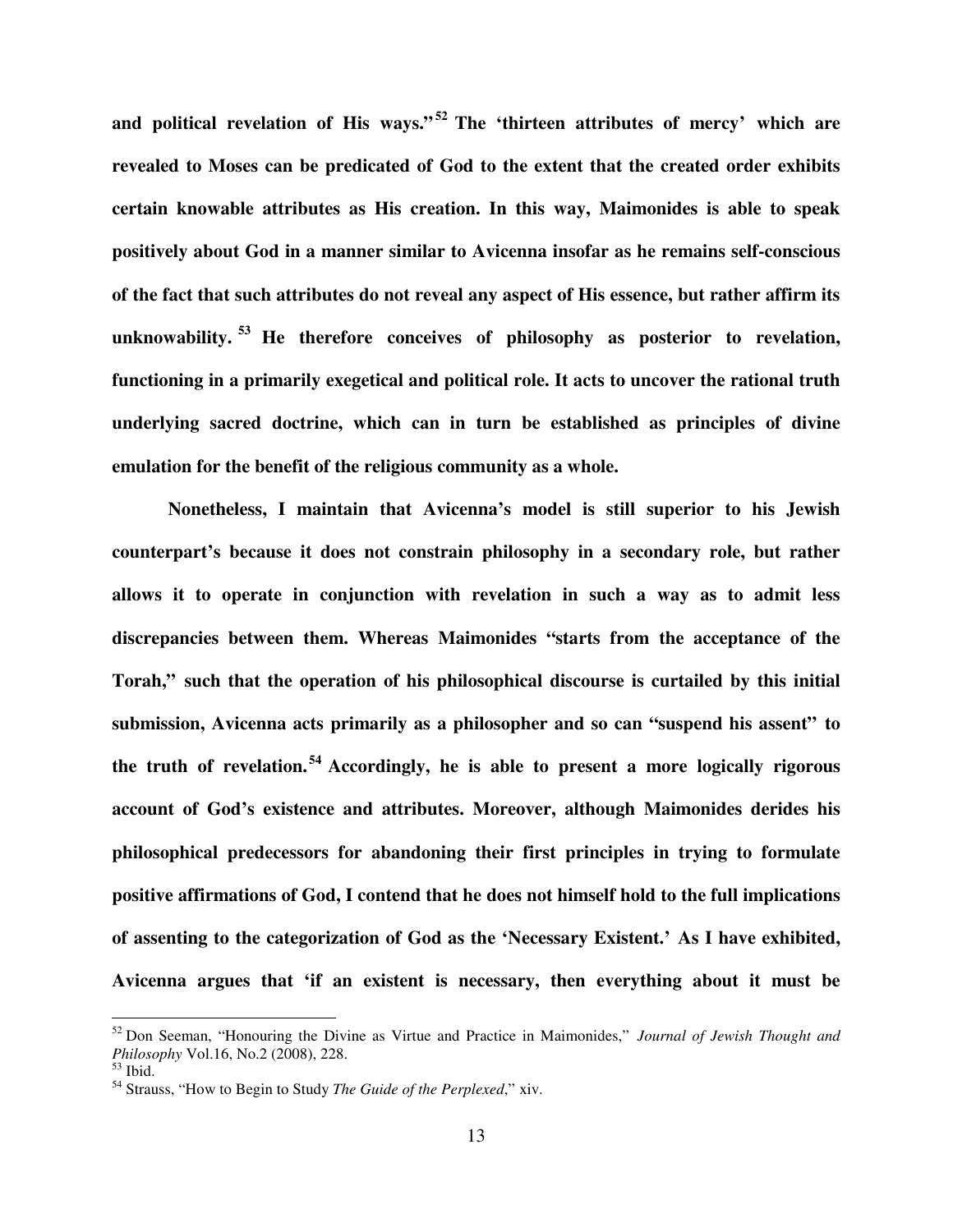**necessary.' Maimonides' model of attributes of action is problematic insofar as it makes a distinction between God's essence and His ways. It posits relational attributes of Him such as 'knowing' and 'loving' with respect to the created order, which do not partake of His essential necessity.<sup>55</sup> By contrast, Avicenna is able to assert that "the Necessary Existent is an intelligible, regardless of whether or not others intellectually apprehend Him; and He is loved, regardless of whether He is loved by others or not."<sup>56</sup>** 

 **The discrepancies between these three thinkers is fundamentally linked to their divergent understandings of the relationship between God and the created order. Working along a spectrum from 'ambiguous' univocality to 'pure' equivocality, they all structure their approaches around what they believe to be God's most fundamentally characteristic attribute, which constitutes His nature as 'above perfection.' This designation influences God's relation between His mode of existence and His attributes, as well to the existential properties of contingent existents. Correspondingly, it also informs not only the correspondence between philosophy and revelation, but also the limits of man's intellect**  with respect to knowing God and His properties. As I have shown, the attacks Al-**Shahrast**ā**n**ī **and Maimonides direct at Avicenna can all either be resolved within his system or miss their mark entirely as a result of misinterpreting some aspect of their predecessor's thinking. The former does not grasp that the modal categories do not have to be applied to any actually existing things to operate effectively, wrongly including them amongst the other actually existing contraries that flow forth from God's radical independence. By contrast, in endeavoring to posit a class of attributes to allow for divine emulation within the religious community, the latter wavers in his conviction to God's** 

<sup>55</sup> Maimonides, *Guide of the Perplexed*, 136.

<sup>56</sup> Avicenna, *Metaphysics of the Healing*, 298.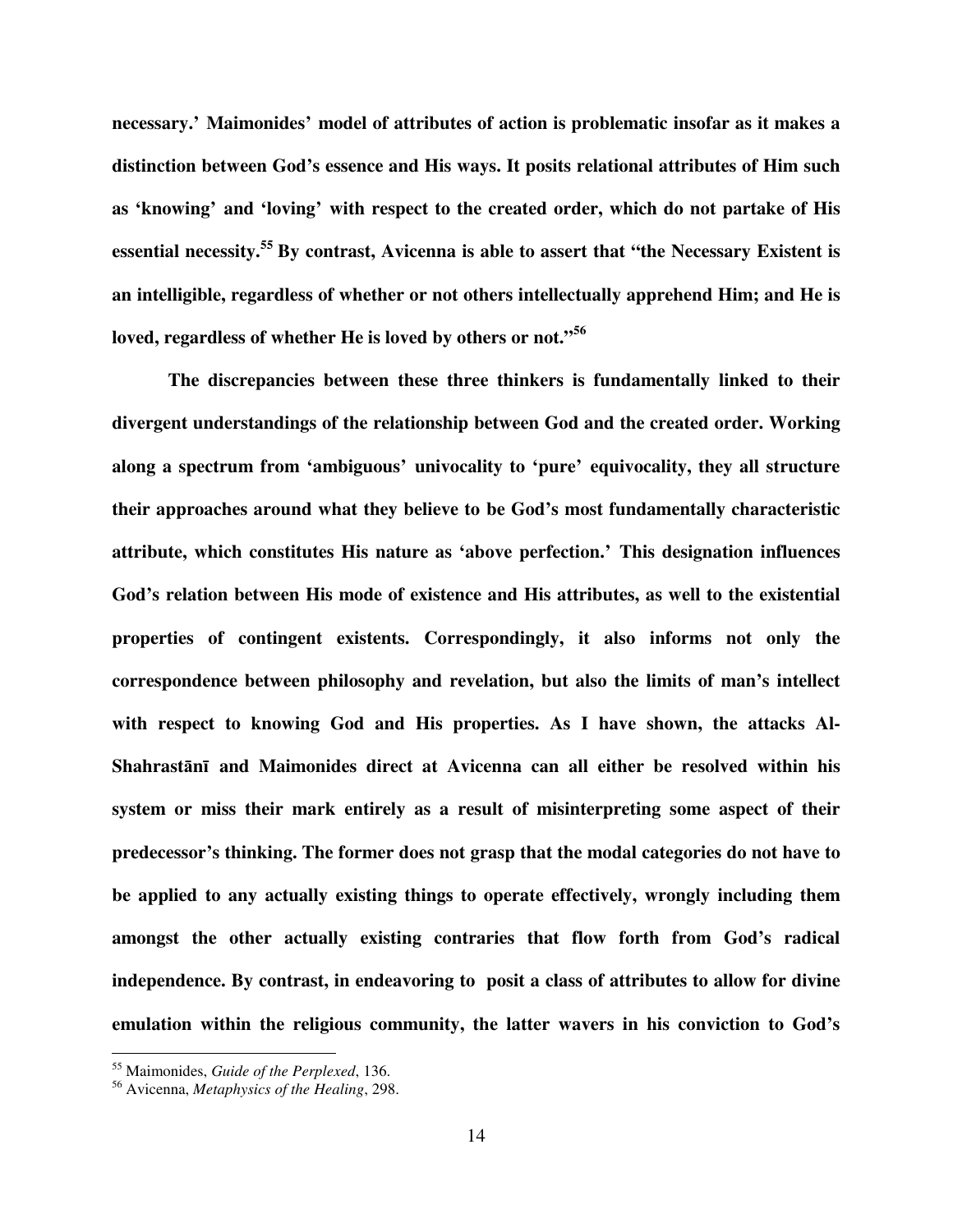**'necessary' existence by distinguishing between His essence as such and His acts within the world of contingency. Peter Adamson recognizes that Avicenna's method of determining "how exactly necessary existence relates to the divinity [...] was only the beginning" of a new chapter in the history of philosophy.<sup>57</sup> I agree with him in this respect, but want to stress that this does not at all to suggest that Avicenna's account is in some sense primitive or poorly thought out. Rather, it is an elaborate and comprehensive model that is capable of effectively answering even the staunchest of criticisms.** 

<sup>&</sup>lt;sup>57</sup> Adamson, "Necessary Existent to God," 189.